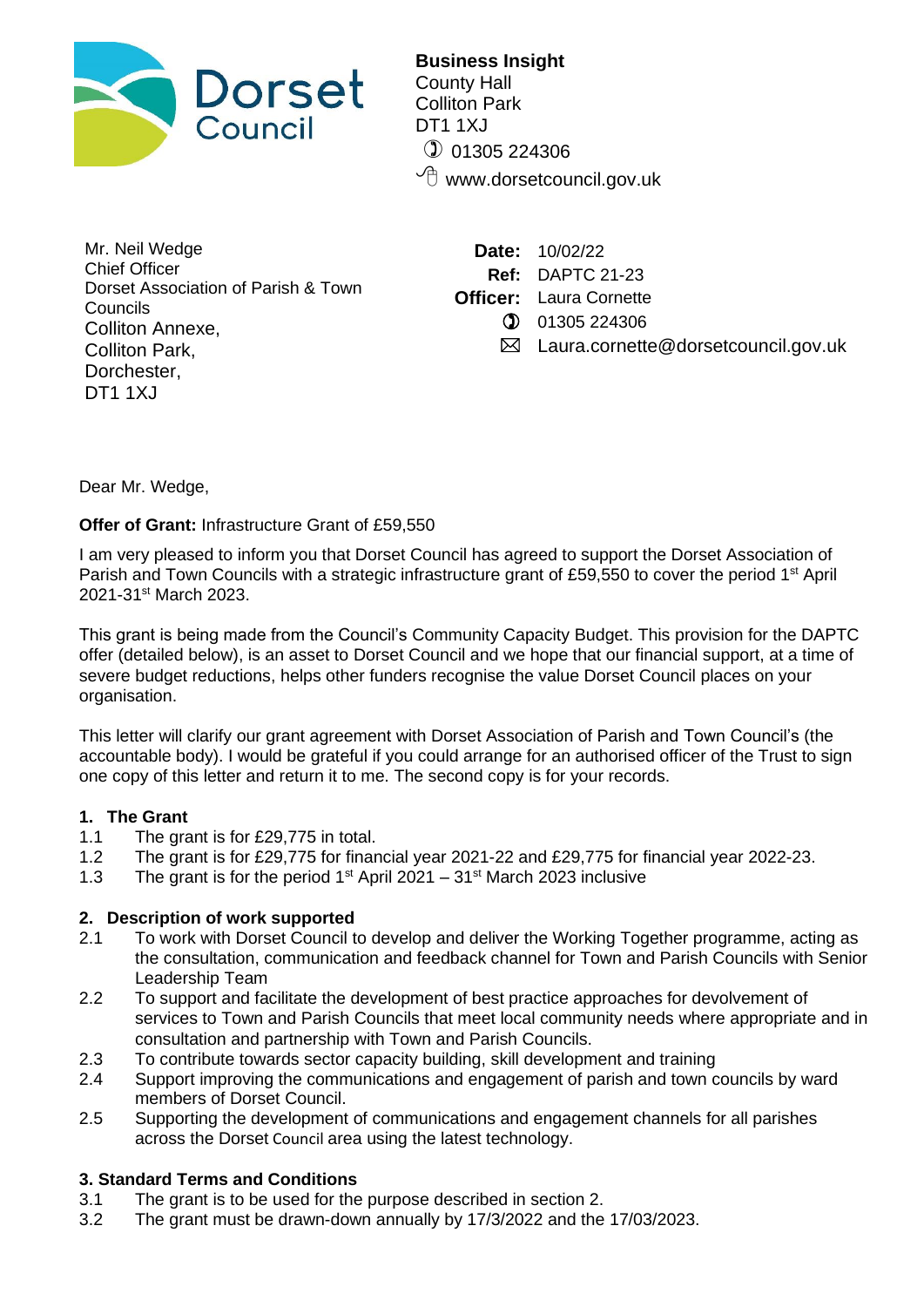- 3.3 Any changes to the use of the grant or to the objectives of the project funded must be agreed in advance by the relevant office at Dorset Council.
- 3.4 Failure to comply with the terms and conditions of this grant will result in withdrawal of the grant offer or the grant reclaimed.
- 3.5 Dorset Council does not commit to renew or continue financial support to the Recipient beyond expenditure of the Grant Amount.

### **4. Claiming the Grant**

- 4.1 Please return one copy of this offer letter signed by an authorised officer or trustee. This will act as the formal grant agreement.
- 4.2 Payment will be made by a budget transfer arranged through our service accountants.
- 4.3 Once the terms and conditions of the grant offer have been met, please submit an invoice quoting our reference number in order for the first payment to be made.

### **5. Specific Terms and Conditions and Monitoring**

- 5.1 The grant can be drawn-down until the drawdown deadline.
- 5.2 The Chief Officer will submit an annual Outcomes Impact report, to the Business Partner Communities and Partnerships

#### **6. Governance**

6.1 The Chief Officer will attend progress reviews with the Executive Director for Place or their representative on a quarterly basis to discuss detail as specified in item 2.

I would like to take this opportunity to wish DAPTC every success. If you have any queries about this grant offer, please do not hesitate to call me on 01305 224306.

Yours sincerely

**Laura Cornette Business Partner – Communities and Partnerships**